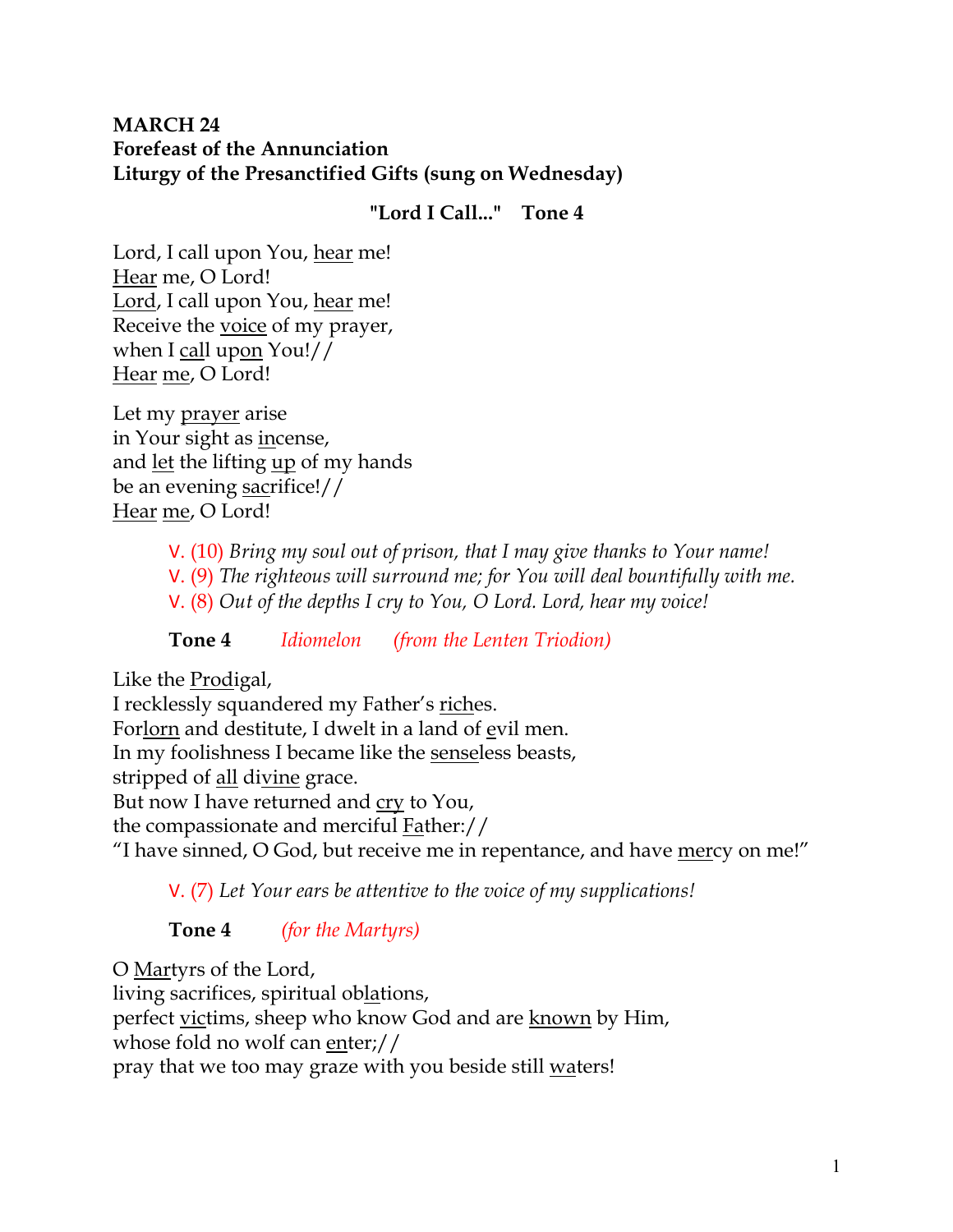V. (6) *If You, O Lord, should mark iniquities, Lord, who could stand? But there is forgiveness with You.* 

# **Tone 6** *(from the Triodion, by Joseph) (Having placed all their hope)*

O Apostles, eyewitnesses of God, rays of light from the spiritual Sun: entreat Him to enlighten our souls and deliver us from the dark night of passions! Pray that we may see the day of salvation! By your prayers and intercessions, may our hearts, which the Evil One has wounded, be cleansed, so that, saved by faith, we may always <u>hon</u>or you,// who save the world by your wise <u>preaching</u>.

V. (5) *For Your Name's sake I wait for You, O Lord. My soul has waited for Your word; my soul has hoped on the Lord.* 

Like the Prodigal, I wandered off into an evil land. I recklessly squandered the riches that You gave me. Now I pine with hunger, starved of good deeds. Stripped of divine grace, I am clothed with the shame of sin. I have sinned, and yet I know Your goodness. Receive me as one of Your hired servants, O compassionate Christ,// by the prayers of the Apostles, who <u>loved</u> You!

V. (4) *From the morning watch until night, from the morning watch, let Israel hope on the Lord!* 

**Tone 6** *(from the Triodion, by Theodore) (At the right hand of the Savior)*

O Apostles of the Savior, lights of the world, its benefactors and its saviors, like the heavens you tell the glory of God, adorned with stars of miracles and signs of healing. Fervently intercede before the Lord for us, that He may accept our prayers as incense, and make us worthy to behold and kiss the life-giving Cross with fear! As we venerate Your Cross, O Savior,// send down on us great mercy in Your <u>love</u> for mankind!

V. (3) *For with the Lord there is mercy and with Him is plenteous redemption, and He will deliver Israel from all his iniquities.*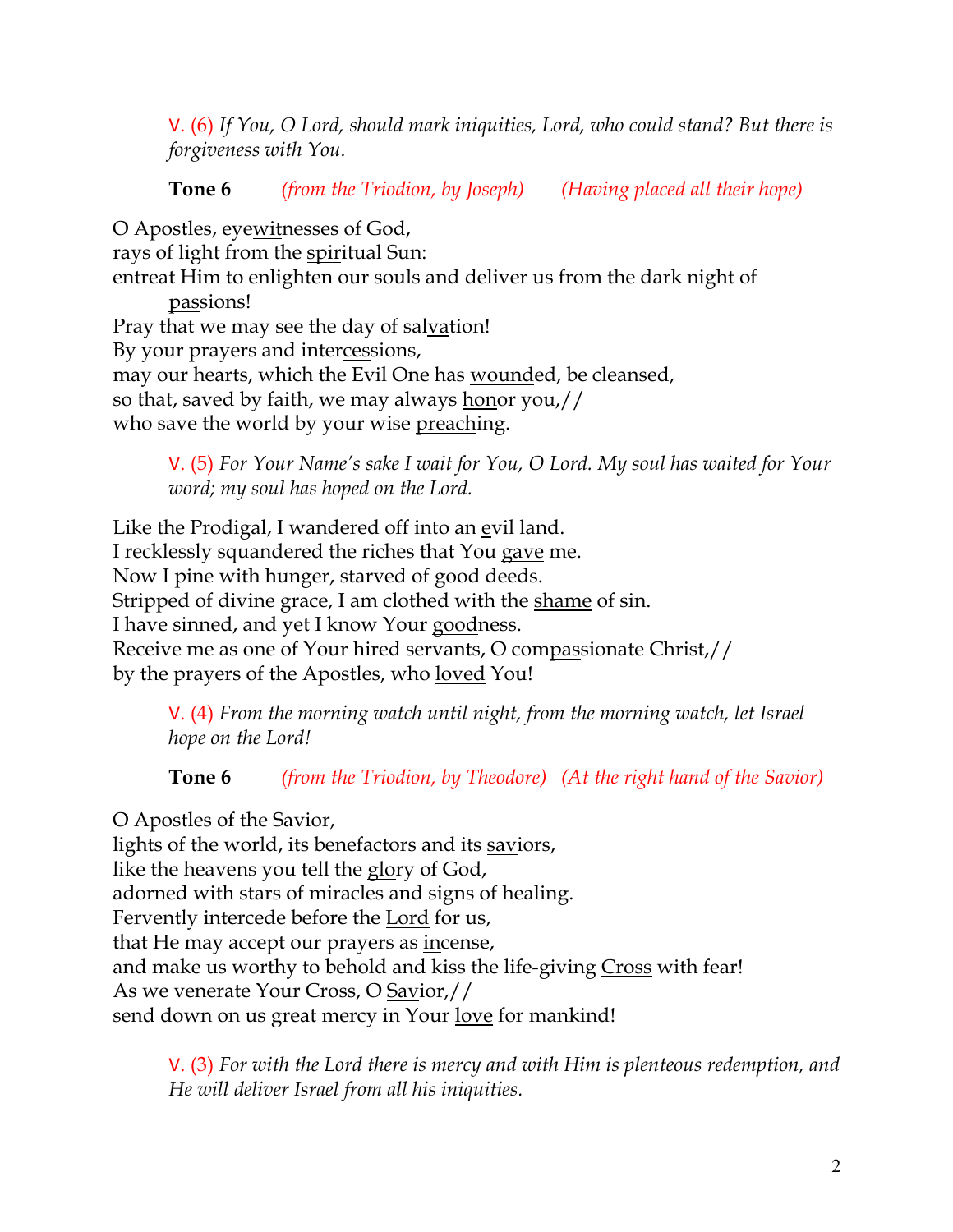## **Tone 4** *(from the Menaion, for the Forefeast) (As one valiant among the martyrs)*

The mystery hidden from all eternity, unknown even by the Angels, is now entrusted to the Archangel Gabriel. He will come to you, O precious vessel; he will salute you and cry in joy: "Rejoice, pure dove! Rejoice, all-holy one!// Make ready by your word to conceive the Word of God!"

### V. (2) *Praise the Lord, all nations! Praise Him, all peoples!*

The palace of light is ready for You, O Master, the womb of the undefiled child of God. Come down to her; come to visit Your fallen world, which is held in bitter slavery to the jealous Enemy! Many ages have passed since its beauty was destroyed. Make haste to descend to earth, O Lord!// Come to deliver us from the way of death!

V. (1) *For His mercy is confirmed on us, and the truth of the Lord endures forever.* 

Gabriel the Archangel comes to you, O all-blameless one; he will greet you, crying with joy: "Rejoice, deliverance from condemnation! Rejoice, chosen vessel made perfect for God! Rejoice, life-bearing dawn of the endless day!// The Lord, Whom the heavens cannot contain, is pleased to <u>dwell</u> in you!"

*Glory to the Father, and to the Son, and to the Holy Spirit; now and ever, and unto ages of ages. Amen.* 

**Tone 2** *(from the Menaion, for the Forefeast, by Cosmas the Monk)*

Today Gabriel announces the good tidings to her who is full of grace: "Rejoice, unwedded Maiden!

Be not amazed at my strange appearance, nor be afraid.

I am an Archangel.

The serpent once beguiled Eve,

but now I announce to you the good tidings of joy, O most pure one.// You shall remain inviolate and shall give birth to the Lord.